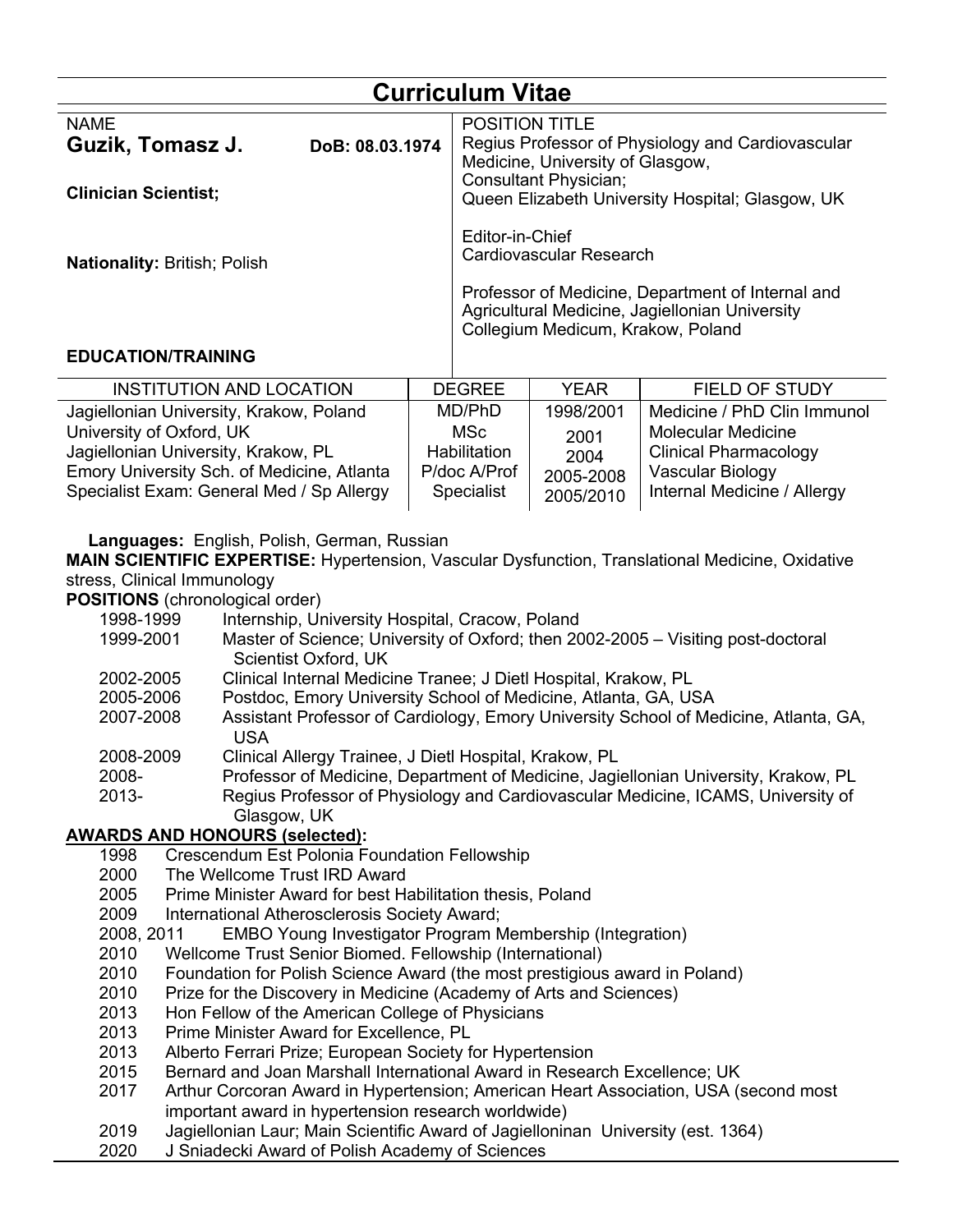#### **LEADERSHIP ROLES**

| 2005-2009    | V-ce President; Polish Society for Atherosclerosis Research (member of IAS)         |
|--------------|-------------------------------------------------------------------------------------|
|              | 2009–2012 President, Polish Society for Atherosclerosis Research (member of IAS)    |
|              | 2012–2016 President, Polish Internist Society (ca. 4500 members)                    |
|              | 2010–2014 Member, Nucleus of European Society of Cardiology (ESC) Working Group for |
|              | Vascular Biology and Atherosclerosis (elected)                                      |
| 2010-present | Chairman, National Scientist Mobility Executive Committee, Ministry of Science and  |
|              | <b>Higher Education, Poland</b>                                                     |
| 2009-2012    | Member, Steering Committee: International APOLLO Study                              |
| 2012-now     | Member, Steering Committee: COMPASS Trial                                           |
| 2012-2015    | Member, Management Committee EU-ROS COST Action                                     |
| 2014-2016    | Advisory Committee on Science Policy, Ministry of Science, Republic of Poland       |
| $2017 -$     | <b>Committee Member; British Atherosclerosis Society</b>                            |
| $2017 -$     | European Cardiology Think Tank – Advisory Body for the ESC President                |
| 2016-2018    | Advisor to the President of the EU for Science Policy                               |
| 2018-        | Member of the Board of Trustees; Foundation for Polish Science, Poland              |
| 2018-2020    | Chair, Research and Grants Committee, European Society of Cardiology;               |
| 2020-        | Chair, Publications Committee, European Society of Cardiology;                      |
| 2020-        | Chair, Awards Committee; International Society of Hypertension                      |
| $2021 -$     | <b>Treasurer, British Atherosclerosis Society</b>                                   |

#### **MEMBERSHIPS OF SCIENTIFIC SOCIETIES**

European Society of Cardiology (FESC since 2018), British Atherosclerosis Society, British Cardiac Society, American Heart Association, European Vascular Biology Organization, American Physiological Society, International Society of Hypertension, European Society of Hypertension

# **ORGANISATION OF SCIENTIFIC MEETINGS (selected)**

*Chair of Scientific Committee:* ISH/ESH Hypertension 2020

*Program Committee and Organizing Committee*: CPC member – ESC (2018-2022); American Physiological Society Symposium: Inflammation, Immunity and CVD; Colorado, USA (2010); *Head of Organizing Committee*; International Atherosclerosis Society Satellite Symposium, Krk; PL (2010) *Co-Chair*; Australian-European Meeting of Immune Mechanisms of Vascular Disease and Stroke, Prato, Italy (2013) and Krakow (2015); *Member of Local Organizing Committee*; EVBO Meeting (European Vascular Biology Meeting), Krakow, PL; *Co-Chair*; Meeting of the Polish Internist Society (2014, Warsaw; 2015, Krakow) Poland (2100 participants)

## **EDITORIAL BOARD and EDITOR**

*Editor-in-Chief:* Cardiovascular Research (Impact Factor-10,3)

*Specialty Editor:* European Heart Journal

*Editorial Board Member*: Hypertension, Clinical and Experimental Pharmacology and Physiology, The Nitric Oxide Journal

*Section Editor/Guest Editor*: Thrombosis and Hemostasis, Antioxidant & Redox Signalling (Guest editor); Journal of Stomatology (Section Editor, Oral Medicine); Journal of Pre-Clinical and Clinical Research *Deputy Editor:* Polish Archives for Internal Medicine (PAMW: 2010-2012 – best journal in PL)

## **INVITED/PLENARY PRESENTATIONS (selected)**

American Heart Association Scientific Sessions (invited presentations; chairing): 2007, 2009-2020 European Society of Cardiology Congress (invited presentations; chairing): 2008, 2011, 2012-2021 World Cardiology Congress (invited presentations; chairing sessions): 2010, 2012, 2014

## **GRANT ASSESSMENT PANELS (selected)**

BHF (**Chairs and Program Grants Committee** Member 2021-); Swiss National Foundation; Portuguese Science Foundation; European Research Council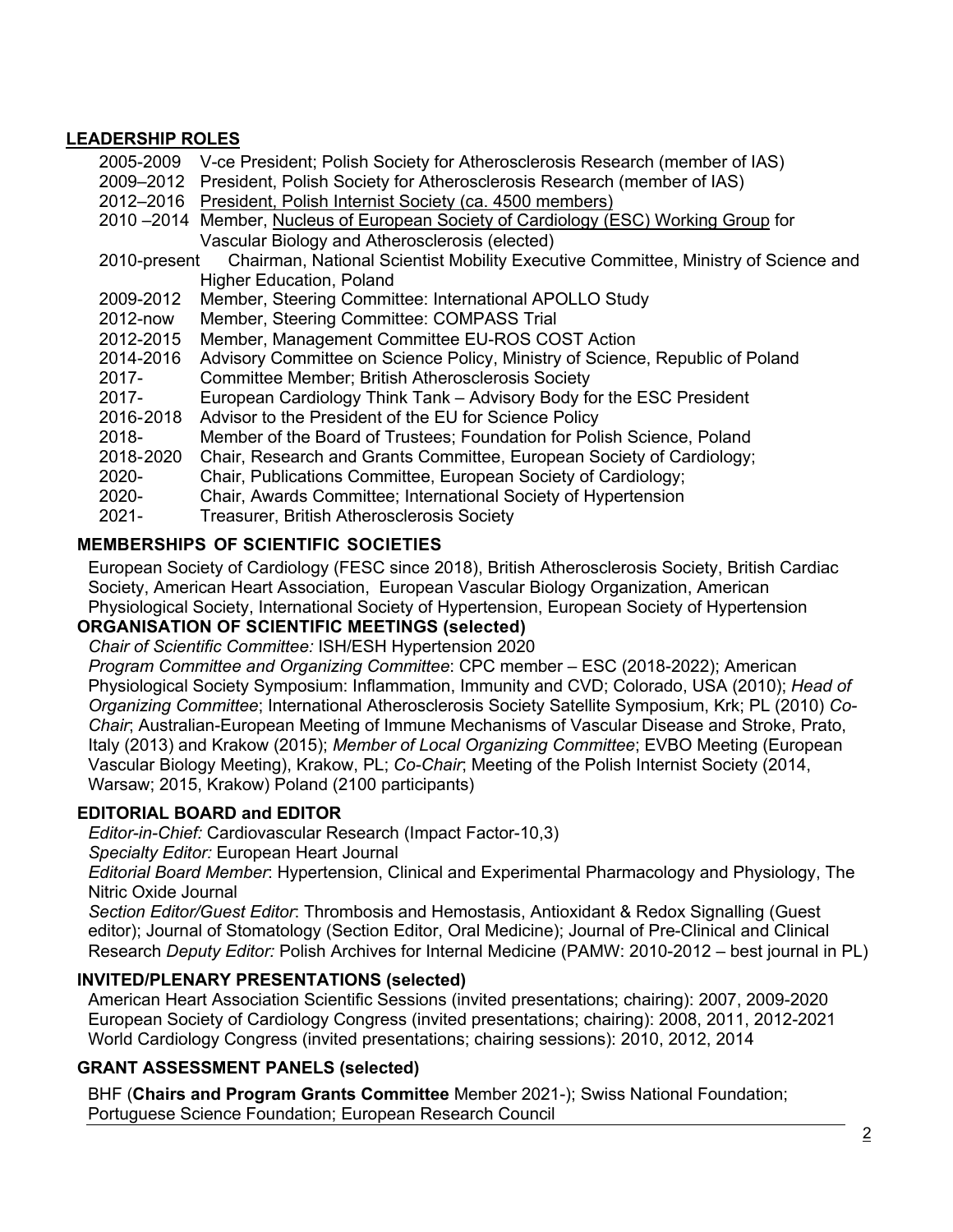## **COMPETETIVE RESEARCH SUPPORT** (Selected):

**ERA\_NET CVD** (CV Medicine; 2018-2021): PLAQUEFIGHT: Targetting neuro-immune interfaces in atherosclerosis; **ERC (European Research Council)** InflammaTENSION; **British Heart Foundation:**  Project grants; **EMBO** (European Molecular Biology Organization) "Chemokines in the regulation of vascular dysfunction; **FNP Welcome Program** (2010-2015): Immunity in hypertension; **Wellcome**  Trust Senior Research Fellowship (2011-2016) "Perivascular tissue in hypertension and vascular dysfunction" **Marie Sklodowska-Curie CIG (2014-2018):** Immune mechanisms of hypertension. **EUFP7-REGPOT (2011-2015)** "OMICRON" project: High throughput technologies at JU; **EU-ROS COST EU** (Manangement Committee)

## **Publications: 35 papers cited >100; Total citations: 16800; H-factor (ISI WoS): 61**

#### **Selected top cited main author papers:**

| 1. Guzik TJ, Hoch NE, Brown K, McCann L, Rahman A, Dikalov S, Goronzy J, Weyand<br>C, Harrison DG: Role of the T-Cell in the Genesis of Angiotensin II-Induced<br>Hypertension and Vascular Dysfunction, J Exp Med, 2007, 204:2449-2460.                                                                       | 1150 |
|----------------------------------------------------------------------------------------------------------------------------------------------------------------------------------------------------------------------------------------------------------------------------------------------------------------|------|
| 2. Guzik TJ., Mussa S., Gastaldi D., Sadowski J., Ratnatunga C., Pillai R., Channon<br>KM.: Mechanisms of increased vascular superoxide generation in human diabetes<br>mellitus. Importance of NAD(P)H oxidase and eNOS. Circulation, 2002, 105 (14):<br>1656-62.                                             | 850  |
| 3. Guzik TJ., West N., Black E., McDonald D., Ratnatunga C., Pillai R., Channon KM.:<br>Vascular superoxide production by NAD(P)H oxidase: association with endothelial<br>dysfunction and clinical risk factors. Circ Res.2000, 86(9):e85-90.                                                                 | 580  |
| 4. Alp NJ, Mussa S, Koo J, Cai S, Guzik TJ, Jefferson A, Goh N, Channon KM:<br>Tetrahydrobiopterin-dependent preservation of NO-mediated endothelial function in<br>diabetes by targeted transgenic GTP-Cyclohydrolase I overexpression. J Clin Invest,<br>2003,112:725-735. -                                 | 310  |
| 5. Vinh A, Chen W., Blinder Y, Weiss D, Taylor RW, Goronzy JJ, Weyand CM, Harrison<br>DG, and Guzik TJ: Inhibition and Genetic Ablation of the B7/CD28 T cell Costimulation<br>Axis Prevents Experimental Hypertension. Circulation, 2010, 122(24):2529-37.                                                    | 260  |
| 6. Guzik TJ, West N, Black E, McDonald D, Ratnatunga C, Pillai R, Channon KM:<br>Functio-nal effects of C242T polymorphism in NADPH oxidase p22phox. Circulation,<br>2000, 102:1744-7.                                                                                                                         | 233  |
| 7. Madhur MS, Lob HE, McCann LA, Iwakura Y, Blinder Y, Guzik TJ, Harrison DG.:<br>Interleukin 17 promotes angiotensin II-induced hypertension and vascular dysfunction.<br>Hypertension. 2010, 55(2):500-7.                                                                                                    | 427  |
| 8. Harrison DG, Guzik TJ, Lob HE, Madhur MS, Marvar PJ, Thabet SR, Vinh A,<br>Weyand CM.: Inflammation, immunity, and hypertension. Hypertension. 2011,<br>57(2):132-40.                                                                                                                                       | 510  |
| 9. Marvar PJ, Thabet SR, Guzik TJ, Lob HE, McCann LA, Weyand C, Gordon FJ,<br>Harrison DG.: Central and peripheral mechanisms of T-lymphocyte activation and<br>vascular inflammation produced by angiotensin II-induced hypertension. Circ Res.<br>2010, 107(2):263-70.                                       | 220  |
| 10. Guzik TJ, Chen W, Gongora M, Guzik B, Lob H, Mangalat D, Hoch N, Dikalov S,<br>Rudzinski P, Kapelak B, Sadowski J., Harrison DG: The calcium-dependent Nox5<br>NADPH oxidase is an important source of reactive oxygen species in human coronary<br>artery disease. J Am Coll Cardiol, 2008: 52(22): 1803. | 190  |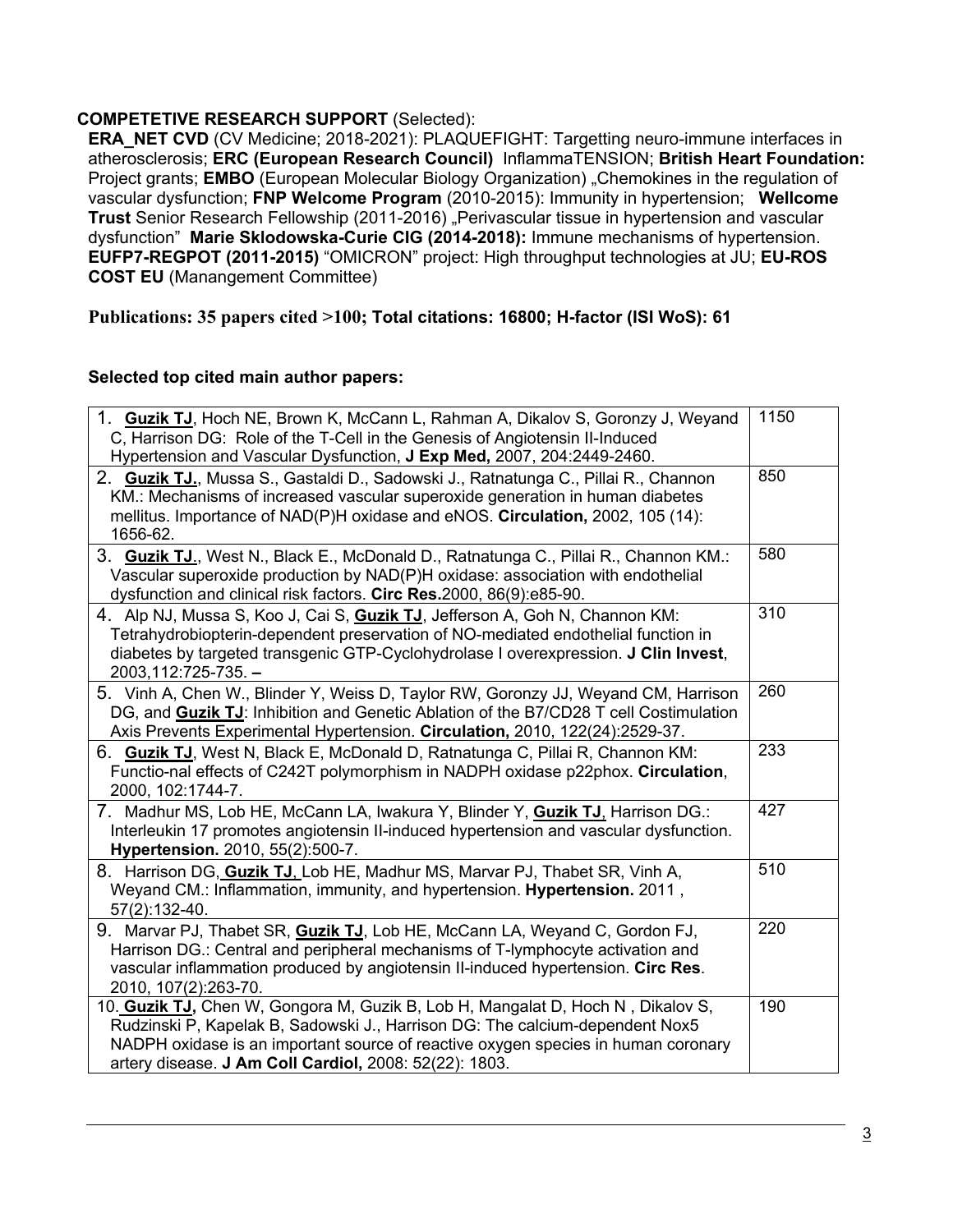#### *Other SELECTED major, (lead) papers (selected from total of 290):*

- 11. **Guzik TJ**., Ramasundarahettige C., Pogosova N., Lopez-Jaramillo P., Dyal L., Berkowitz SD, Muehlhofer E., Bhatt DL., Fox KAA, Yusuf S, Eikelboom JWE: Rivaroxaban plus Aspirin in Obese and Overweight Patients with Vascular Disease in the COMPASS Trial. *J Am Coll Cardiol.*, 2021 77(5):511-525.
- 12. Eales JM, Jiang X, Xu X, Saluja S, Akbarov A, Cano-Gamez E, McNulty MT, Finan C, Guo H, Wystrychowski W, Szulinska M, Thomas H, Pramanik S, Chopade S, Prestes P, Wise I, Evangelou E, Salehi M, Shakanti Y, Ekholm M, Denniff M, Nazgiewicz A, Eichinger F, Godfrey B, Antczak A, Glyda M, KroÃÅl R, Eyre S, Brown J, Berzuini C, Bowes J, Caulfield M, Zukowska-Szczechowska E, Zywiec J, Bogdanski P, Kretzler M, Woolf A, Talavera D, Keavney B, Maffia P, **Guzik TJ,** O'Keefe R, Trynka G, Samani N, Hingorani A, Sampson AG, Morris AP, Charchar FJ, Tomaszewski M: Uncovering genetic mechanisms of hypertension through multiomic analysis of the kidney. *Nature Genetics,* 2021, 53(5):630-637.
- 13. Siedlinski M, Jozefczuk E, Xu X, Teumer A, Evangelou E, Schnabel RB, Welsh P, Maffia P, Erdmann J, Tomaszewski M, Caulfield MJ, Sattar N, Holmes MV, **Guzik TJ**.: White Blood Cells and Blood Pressure: A Mendelian Randomization Study. *Circulation*. 2020; 21;141(16):1307- 1317.
- 14. Nosalski R, Siedlinski M, Denby L, McGinnigle E, Nowak M, Nguyen Dinh Cat A, Medina-Ruiz L, Cantini M, Skiba D, Wilk G, Osmenda G, Rodor J, Salmeron-Sanchez M, Graham G, Maffia P, Graham D, Baker AH, **Guzik TJ**.: T Cell-Derived miRNA-214 Mediates Perivascular Fibrosis in Hypertension. *Circ Res.* 2020 ;126(8):988-1003.
- 15. Czesnikiewicz-Guzik M, Osmenda G, Siedlinski M, Nosalski R, Pelka P, Nowakowski D, Wilk G, Mikolajczyk TP, Schramm-Luc A, Furtak A, Matusik P, Koziol J, Drozdz M, Munoz-Aguilera E, Tomaszewski M, Evangelou E, Caulfield M, Grodzicki T, D'Aiuto F, **Guzik TJ.:** Causal association between periodontitis and hypertension: evidence from Mendelian randomization and a randomized controlled trial of non-surgical periodontal therapy. *Eur Heart J.* 2019 40(42):3459-3470
- 16. Jiang X, Eales JM, Scannali D, Nazgiewicz A, Prestes P, Maier M, Denniff M, Xu X, Saluja S, Cano-Gamez E, Wystrychowski W, Szulinska M, Antczak A, Byars S, Skrypnik D, Glyda M, Król R, Zywiec J, Zukowska-Szczechowska E, Burrell LM, Woolf AS, Greenstein A, Bogdanski P, Keavney B, Morris AP, Heagerty A, Williams B, Harrap SB, Trynka G, Samani NJ, **Guzik TJ**, Charchar FJ, Tomaszewski M.: Hypertension and renin-angiotensin system blockers are not associated with expression of angiotensin-converting enzyme 2 (ACE2) in the kidney. *Eur Heart J.* 2020 41(48):4580-4588.
- 17. Figtree GA, Broadfoot K, Casadei B, Califf R, Crea F, Drummond GR, Freedman JE, Guzik TJ, Harrison D, Hausenloy DJ, Hill JA, Januzzi JL, Kingwell BA, Lam CSP, MacRae CA, Misselwitz F, Miura T, Ritchie RH, Tomaszewski M, Wu JC, Xiao J, Zannad F.: A Call to Action for New Global Approaches to Cardiovascular Disease Drug Solutions. *Circulation.* 2021 Jul 13;144(2):159-169.
- 18. Drummond GR, Vinh A., **Guzik TJ.,** Sobey C: Immune mechanisms of hypertension. *Nature Rev Immunnol***,** 2019, 19(8):517-532.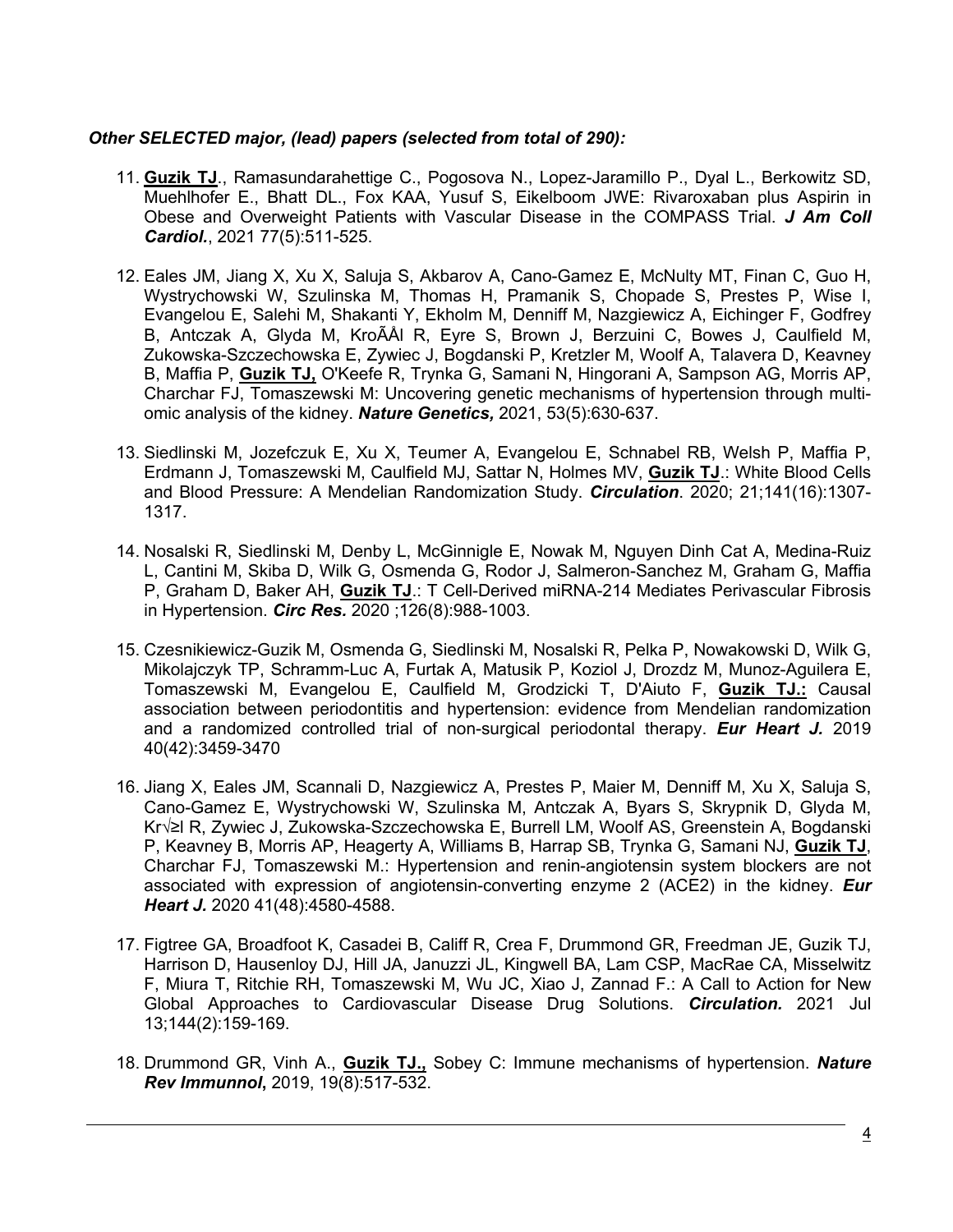- 19. Sagan A, Mikolajczyk TP, Mrowiecki W, MacRitchie N, Daly K, Meldrum A, Migliarino S, Delles C, Urbanski K, Filip G, Kapelak B, Maffia P, Touyz R, **Guzik TJ.:** T Cells Are Dominant Population in Human Abdominal Aortic Aneurysms and Their Infiltration in the Perivascular Tissue Correlates With Disease Severity. *Front Immunol.* 2019 Sep 4;10:1979.
- 20. Muñoz Aguilera E, Suvan J, Buti J, Czesnikiewicz-Guzik M, Barbosa Ribeiro A, Orlandi M, **Guzik TJ,** Hingorani AD, Nart J, D'Aiuto F.: Periodontitis is associated with hypertension: a systematic review and meta-analysis. *Cardiovasc Res.* 2019 Sep 24. pii: cvz201.
- 21. Maffia P., **Guzik T.:** When, where and how to target vascular inflammation in the post-CANTOS era? *Eur Heart J,* 2019, *40(30):2492-2494.*
- 22. Mikolajczyk TP, Nosalski R, Skiba DS, Koziol J, Mazur M, Justo-Junior AS, Kowalczyk P, Kusmierczyk Z, Schramm-Luc A, Luc K, Maffia P, Graham D, Kiss AK, Naruszewicz M, **Guzik TJ.:** 1,2,3,4,6 penta-O-galloyl-β-D-glucose modulates perivascular inflammation and prevents vascular dysfunction in angiotensin II-induced hypertension. *Br J Pharmacol.* 2019 Jan 18. doi: 10.1111/bph.14583.
- 23. Itani HA, McMaster W, Saleh M, Nazarewicz R, Mikolajczyk TP, Kaszuba A, Konior A, Prejbisz A, Januszewicz A, Norlander A, Chen W, Bonami R, Marshall AF, Poffenberger G, Weyand C, Madhur M, Moore D, Harrison DG, **Guzik TJ**: Activation of human T cells in hypertension: Studies of humanized mice and hypertensive humans. *Hypertension,* 2016*, Jul;68(1):123-32.*
- 24. Mikolajczyk TP\*, Nosalski R\*, Szczepaniak P, Budzyn K, Osmenda G, Skiba D, Sagan A, Wu J, Vinh A, Marvar PJ, Guzik B, Podolec J, Drummond G, Lob HE, Harrison D, **Guzik TJ**: Role of chemokine RANTES in the regulation of perivascular inflammation, T cell accumulation and vascular dysfunction in hypertension. *FASEB J,* 2016, *30:1987-1999*
- 25. Sagan A., Mrowiecki W., Mikolajczyk T., Urbanski K., Siedlinski M., Korbut R., **Guzik TJ**: Local inflammation is associated with aortic thrombus formation in abdominal aortic aneurysms. Relationship to clinical risk factors. **Thromb Hemost**, 2012,108(5):812-23.-
- 26. **Guzik T**., Korbut R., Adamek-Guzik T: Nitric oxide and superoxide in inflammation and immune regulation. **J Physiol Pharmacol**, 2003, 54(4):469-87. **– cytwane 781 times**
- 27. Guzik B, Sagan A, Ludew D, Mrowiecki W, Chwała M, Bujak-Gizycka B, Filip G, Grudzien G, Kapelak B, Zmudka K, Sadowski J, Korbut R, **Guzik TJ**.: Mechanisms of oxidative stress in human aortic aneurysms - Association with clinical risk factors for atherosclerosis and disease severity. **Int J Cardiol**.2013, 168(3):2389-96.
- *28.* Eikelboom JW, Connolly S, Bosch J, Dagenais G, Hart RG, Shestakovska O, R Diaz, M Alings, EM Lonn, S Anand, P Widimsky , M Hori, A Avezum , LS Piegas , KRH Branch , J Probstfield , DL Bhatt , J Zhu , Y Liang , AP Maggioni, P Lopez-Jaramillo , M O'Donnell , A Kakkar , KAA Fox, AN Parkhomenko, G Ertl, Stefan Störk, M Keltai, L Ryden, N Pogosova, AL Dans, F Lanas, PJ Commerford, C Torp, **Guzik TJ** , PB Verhamme , D Vinereanu , JH Kim , AM Tonkin , BS Lewis, C Felix, K Yusoff MBBS, PG Steg, KP Metsarinne, N Cook, F Misselwitz, E Chen, D Leong, S Yusuf. Rivaroxaban with and without aspirin in stable coronary or peripheral artery disease. *N Engl J Med,*  2017 *Nov* Oct 5;377(14):1319-1330. doi: 10.1056/NEJMoa1709118.
- 29. Moayyedi P, Eikelboom JW, Bosch J, Connolly SJ, Dyal L, Shestakovska O, Leong D, Anand SS, Störk S, Branch KRH, Bhatt DL, Verhamme PB, O'Donnell M, Maggioni AP, Lonn EM, Piegas LS, Ertl G, Keltai M, Bruns NC, Muehlhofer E, Dagenais GR, Kim JH, Hori M, Steg PG, Hart RG, Diaz R,